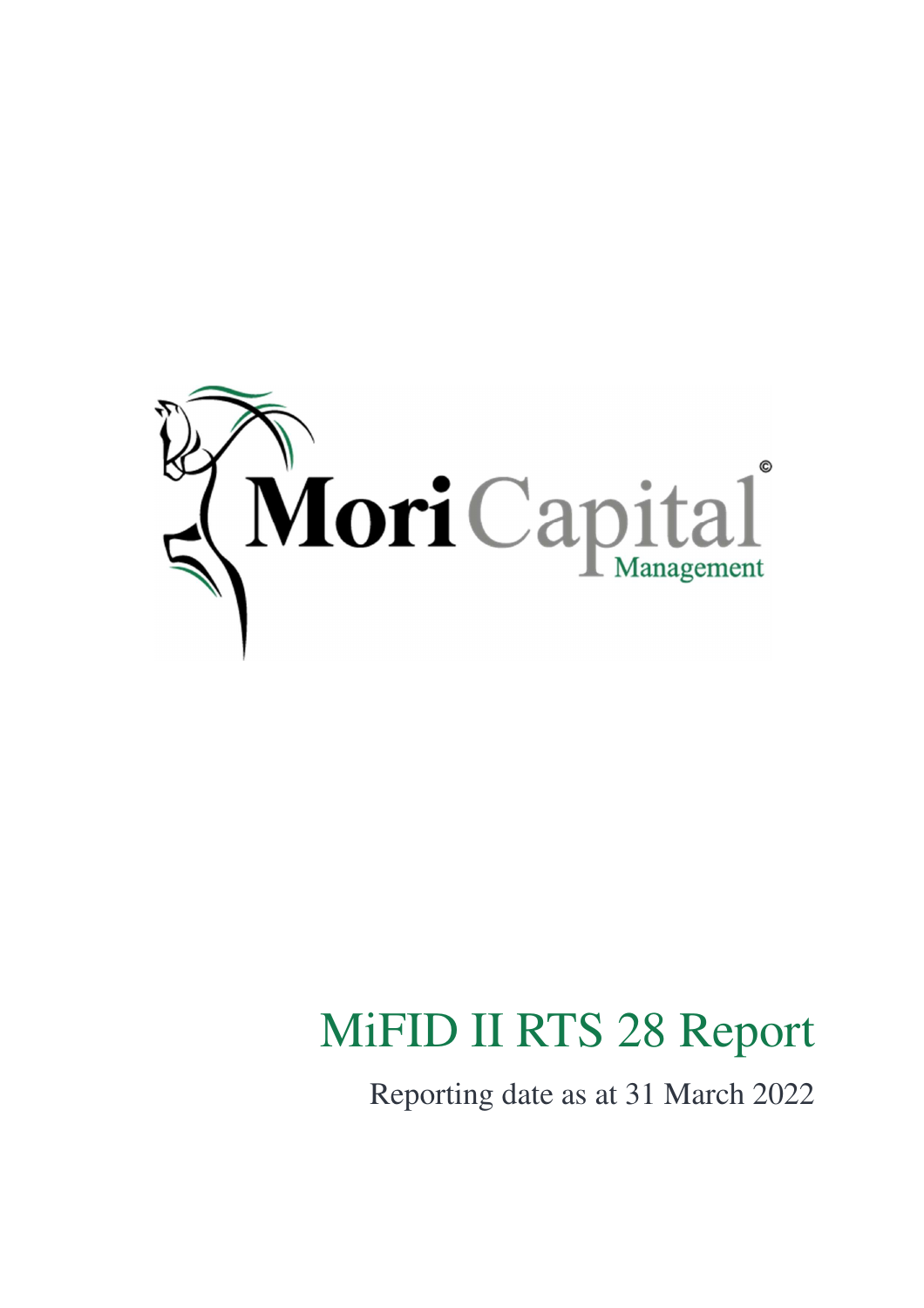

## **Annual publication of information on the identity of execution venues and on the quality of execution**

### **31 March 2022**

#### **Report for the calendar year ending 31 December 2021**

#### **Introduction**

As an investment firm providing portfolio management services, Mori Capital Management Limited ("Mori" and "the Company") is obliged to publish on its website information on the top-five execution venues in terms of trading volumes where it executed trading orders. Mori is also obliged to publish a summary of the analysis and conclusions it draws from its detailed monitoring of the quality of execution obtained on the venues where it executed client orders in the previous year. Below please find Mori's annual RTS 28 Report for 2021.

| <b>Class of Instrument</b>                                                         |                                                                             | <b>Equities - Shares &amp; Depositary Receipts</b>                          |                                 |                                    |                                  |
|------------------------------------------------------------------------------------|-----------------------------------------------------------------------------|-----------------------------------------------------------------------------|---------------------------------|------------------------------------|----------------------------------|
| Notification if <1 average trade per business day in the<br>previous year (Y/N)    |                                                                             | Ν                                                                           |                                 |                                    |                                  |
| Top five execution venues ranked in terms of trading<br>volumes (descending order) | Proportion of volume<br>traded as a<br>percentage of total in<br>that class | Proportion of orders<br>executed as<br>percentage of total in<br>that class | Percentage of passive<br>orders | Percentage of<br>aggressive orders | Percentage of<br>directed orders |
| Oyak Yatirim Menkul Degerler A.S.                                                  | 35.6%                                                                       | 34.6%                                                                       |                                 |                                    |                                  |
| LEI: 7890006E6AYACJD3KM63                                                          |                                                                             |                                                                             |                                 |                                    |                                  |
| <b>IS Yatirim Menkul Degerler A.S.</b>                                             | 22.1%                                                                       | 29.5%                                                                       |                                 |                                    |                                  |
| LEI: 7890005YOXBTRIYDY554                                                          |                                                                             |                                                                             |                                 |                                    |                                  |
| <b>Wood &amp; Company Financial Services a.s.</b>                                  | 20.5%                                                                       | 24.3%                                                                       |                                 |                                    |                                  |
| LEI: 549300UYJKOXE3HB8L79                                                          |                                                                             |                                                                             |                                 |                                    |                                  |
| <b>Sova Capital Limited</b>                                                        | 19.9%                                                                       | $9.0\%$                                                                     |                                 |                                    |                                  |
| LEI: 213800T9OJMZA69QDM04                                                          |                                                                             |                                                                             |                                 |                                    |                                  |
| <b>BGC Partners Menkul Degerler A.S.</b>                                           | 1.9%                                                                        | 2.6%                                                                        |                                 |                                    |                                  |
| LEI: 789000PL910K7JN0CJ35                                                          |                                                                             |                                                                             |                                 |                                    |                                  |

| Class of Instrument                                                                |                                                                             | Equity Derivatives - Options & Futures admitted to trading on a trading venue |                                 |                                    |                                  |
|------------------------------------------------------------------------------------|-----------------------------------------------------------------------------|-------------------------------------------------------------------------------|---------------------------------|------------------------------------|----------------------------------|
| Notification if <1 average trade per business day in the<br>previous year (Y/N)    |                                                                             | N                                                                             |                                 |                                    |                                  |
| Top five execution venues ranked in terms of trading<br>volumes (descending order) | Proportion of volume<br>traded as a<br>percentage of total in<br>that class | Proportion of orders<br>executed as<br>percentage of total in<br>that class   | Percentage of passive<br>orders | Percentage of<br>aggressive orders | Percentage of<br>directed orders |
| <b>IS Yatirim Menkul Degerler A.S.</b>                                             | 100 0%                                                                      | 100 0%                                                                        | $\overline{\phantom{0}}$        |                                    |                                  |
| LEI: 7890005YQXBTRIYDY554                                                          |                                                                             |                                                                               |                                 |                                    |                                  |

| <b>Class of Instrument</b>                                                         |                                                                             | Swaps, forwards and other currency derivatives                              |                                 |                                    |                                  |
|------------------------------------------------------------------------------------|-----------------------------------------------------------------------------|-----------------------------------------------------------------------------|---------------------------------|------------------------------------|----------------------------------|
| Notification if <1 average trade per business day in the<br>previous year (Y/N)    |                                                                             | N                                                                           |                                 |                                    |                                  |
| Top five execution venues ranked in terms of trading<br>volumes (descending order) | Proportion of volume<br>traded as a<br>percentage of total in<br>that class | Proportion of orders<br>executed as<br>percentage of total in<br>that class | Percentage of passive<br>orders | Percentage of<br>aggressive orders | Percentage of<br>directed orders |
| <b>The Northern Trust Company</b>                                                  | 100.0%                                                                      | 100.0%                                                                      | -                               |                                    |                                  |
| LEI: 6PTKHDJ8HDUF78PFWH30                                                          |                                                                             |                                                                             |                                 |                                    |                                  |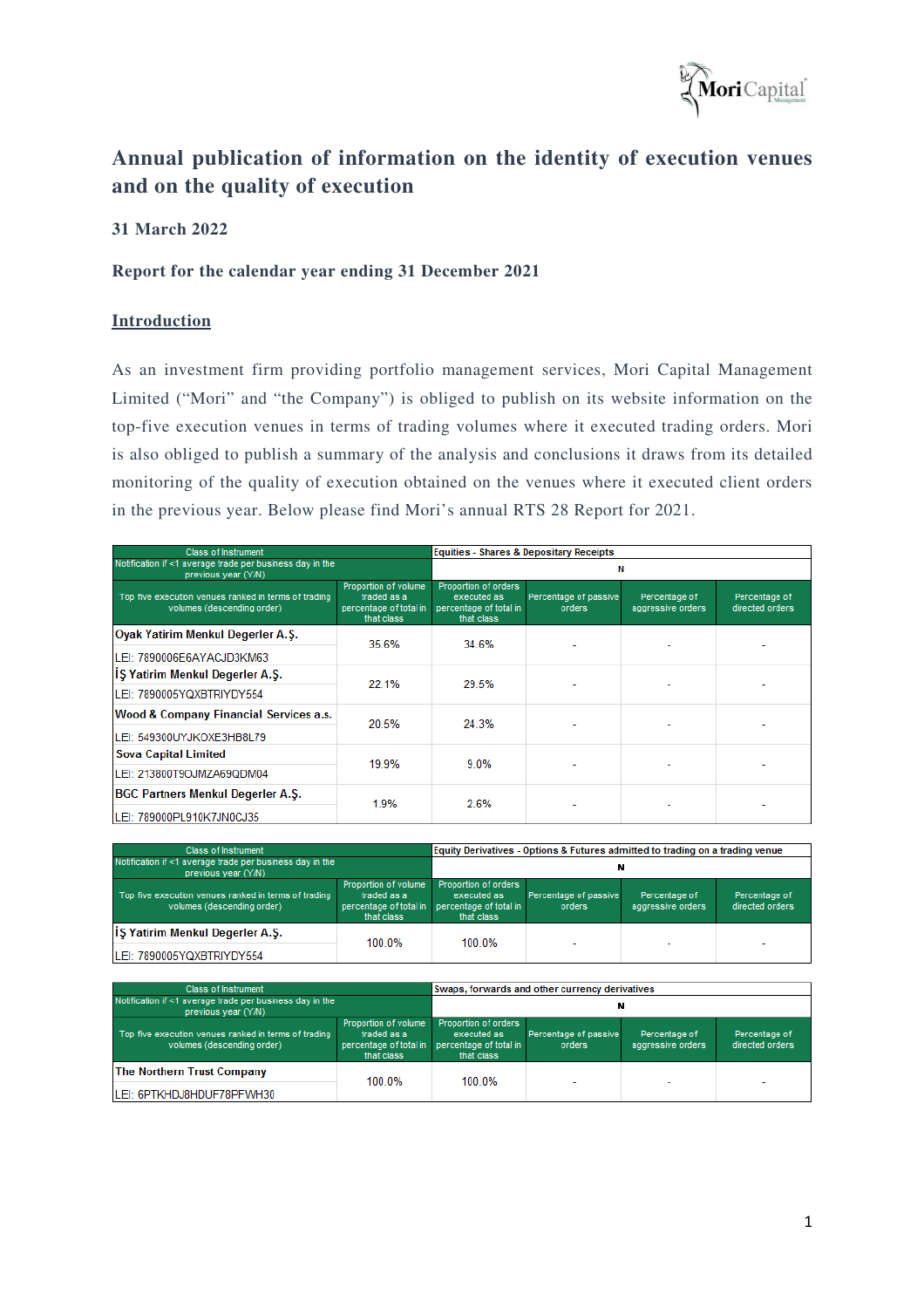

#### **Definitions**

| "Passive Order":    | Means an order that is submitted to a venue which runs an order<br>book and provided liquidity on the order book. |
|---------------------|-------------------------------------------------------------------------------------------------------------------|
| "Aggressive Order": | Means an order that is submitted to a venue which runs an order<br>book and took liquidity on the order book.     |
| "Directed Order":   | No orders are directed and, thus, the field is not specified.                                                     |
| "Volume Traded":    | Means trade gross considerations.                                                                                 |
| "Orders Executed":  | A deal in a specific stock with a specific broker.                                                                |
| "Execution Venue":  | Means the counterparty with which we trade.                                                                       |

#### **Execution Data**

This report sets out Mori's top five execution venues and investment firms for the classes of financial instruments traded by Mori in the calendar year ending 31 December 2021. The data is provided in the form specified by Commission Delegated Regulation (EU) 2017/576 ("RTS 28"). This report is also available to the public in a machine-readable format upon request.

When executing client orders, Mori will take into account a range of execution factors. These factors are considered in the initial selection of execution venues and the ongoing performance review of such venues. Ordinarily, total consideration, including price and cost, merits higher relative importance in achieving best execution. However, there may be circumstances when greater prominence is given to other execution factors depending on the characteristics of the order, prevailing market conditions, the characteristics of execution venues to which the order can be directed, and the characteristics of the financial instruments which are the subject of the order. Mori will also determine the relative importance of the best execution factors based on experience and commercial judgement.

Mori does not have any close links or common ownership or arrangements concerning rebates with respect to any execution venue used to execute orders which would result in conflicts of interest or inducement requirements under MiFID II, and in particular Article 24(9) MIFID II. Mori does not partake in any payment for order flow arrangements. As of January 2018, where Mori deems it necessary to procure third party research, the cost will not be met from client dealing commissions.